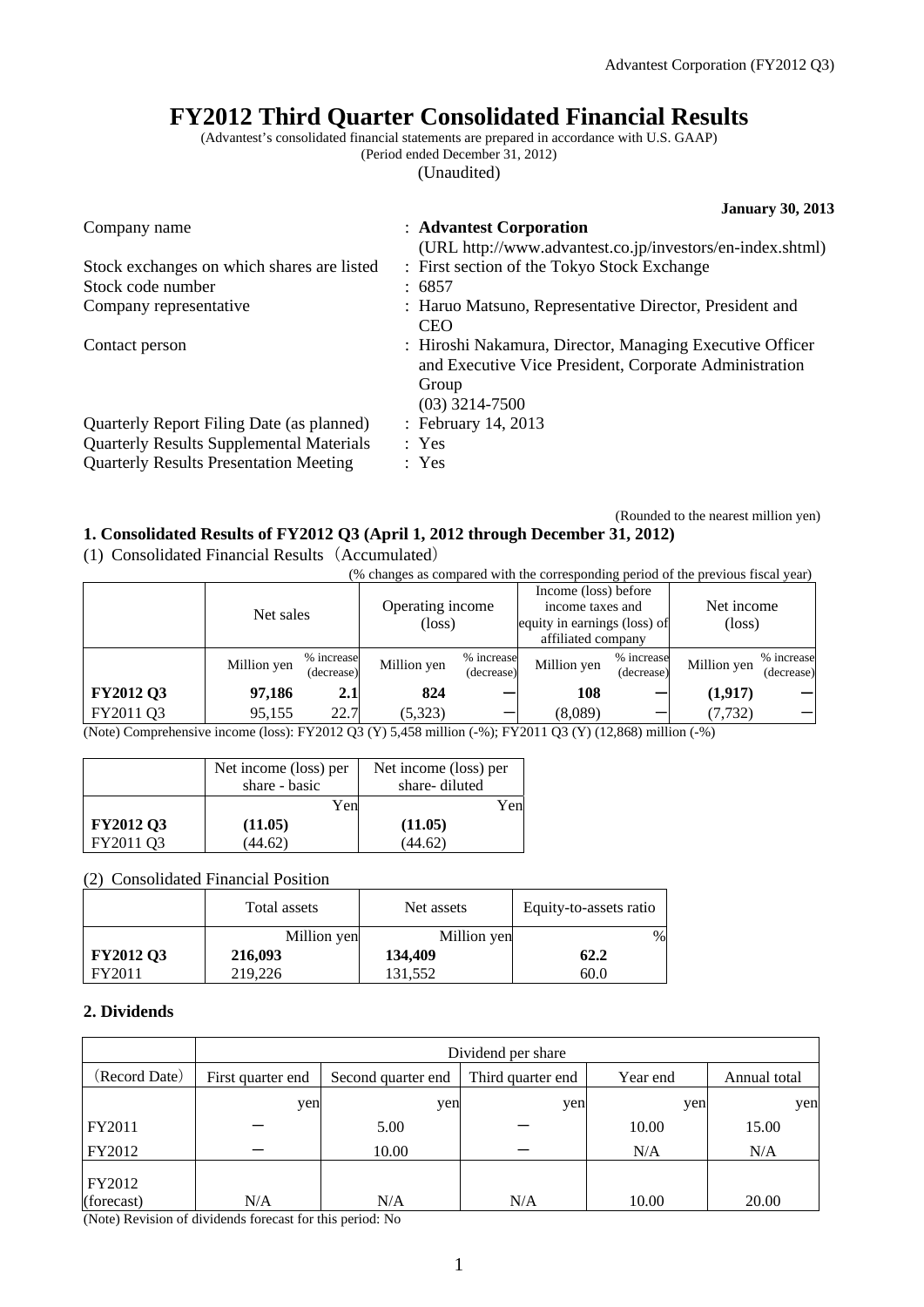#### **3. Projected Results for FY2012 (April 1, 2012 through March 31, 2013)**

| (% changes as compared with the corresponding period of the previous fiscal year) |
|-----------------------------------------------------------------------------------|
|-----------------------------------------------------------------------------------|

|        | Net sales   |       | Operating income |       |
|--------|-------------|-------|------------------|-------|
|        | Million yen | %     | Million yen      | %     |
| FY2012 | 132,000     | (6.4) | 2,500            | 198.6 |

(Note) Revision of earnings forecast for this period: Yes

#### **4. Others**

(1) Material changes in subsidiaries during this period (changes in scope of consolidation resulting from changes in subsidiaries): Yes

Newly included None; Excluded 3 (Advantest America Corporation (Holding Co.), Advantest America, Inc., Verigy Ltd.)

(Note) Please see "Business Results" 2. Others on page 7 for details.

(2) Use of simplified accounting method and special accounting policy for quarterly consolidated financial statements: Yes

(Note) Please see "Business Results" 2. Others on page 7 for details.

#### (3) Accounting changes:

1) Changes based on revisions of accounting standard: Yes 2) Changes other than 1) above: No

(Note) Please see "Business Results" 2. Others on page 7 for details.

(4) Number of issued and outstanding stock (common stock):

- 1) Number of issued and outstanding stock at the end of each fiscal period (including treasury stock): FY2012 Q3 199,566,770 shares; FY2011 199,566,770 shares.
- 2) Number of treasury stock at the end of each fiscal period:
- FY2012 Q3 25,958,093 shares; FY2011 26,295,390 shares.
- 3) Average number of outstanding stock for each period (cumulative term):

# FY2012 Q3 173,382,196 shares; FY2011 Q3 173,271,828 shares.

#### **Status of Quarterly Review Procedures**

This quarterly financial results report is not subject to quarterly review procedures by independent auditors under Japan's Financial Instruments and Exchange Law. At the time of release of this report, such quarterly review procedures under the Financial Instruments and Exchange Law have not been completed.

#### **Explanation on the Appropriate Use of Future Earnings Projections and Other Special Instructions**

This document contains "forward-looking statements" that are based on Advantest's current expectations, estimates and projections. These forward-looking statements are subject to known and unknown risks, uncertainties and other factors that may cause Advantest's actual results, levels of activities, performance or achievements to be materially different from those expressed or implied by such forward-looking statements. These factors include: (i) changes in demand for the products and services produced and offered by Advantest's customers, including semiconductors, communications services and electronic goods; (ii) circumstances relating to Advantest's investment in technology, including its ability to timely develop products that meet the changing needs of semiconductor manufacturers, communications network equipment and components makers and service providers; (iii) significant changes in the competitive environment in the major markets where Advantest purchases materials, components and supplies for the production of its products or where its products are produced, distributed or sold; and (iv) changes in economic conditions, currency exchange rates or political stability in the major markets where Advantest procures materials, components and supplies for the production of its principal products or where its products are produced, distributed or sold. A discussion of these and other factors which may affect Advantest's actual results, levels of activities, performance or achievements is contained in the "Operating and Financial Review and Prospects", "Key Information - Risk Factors" and "Information on the Company" sections and elsewhere in Advantest's annual report on Form 20-F, which is on file with the United States Securities and Exchange Commission.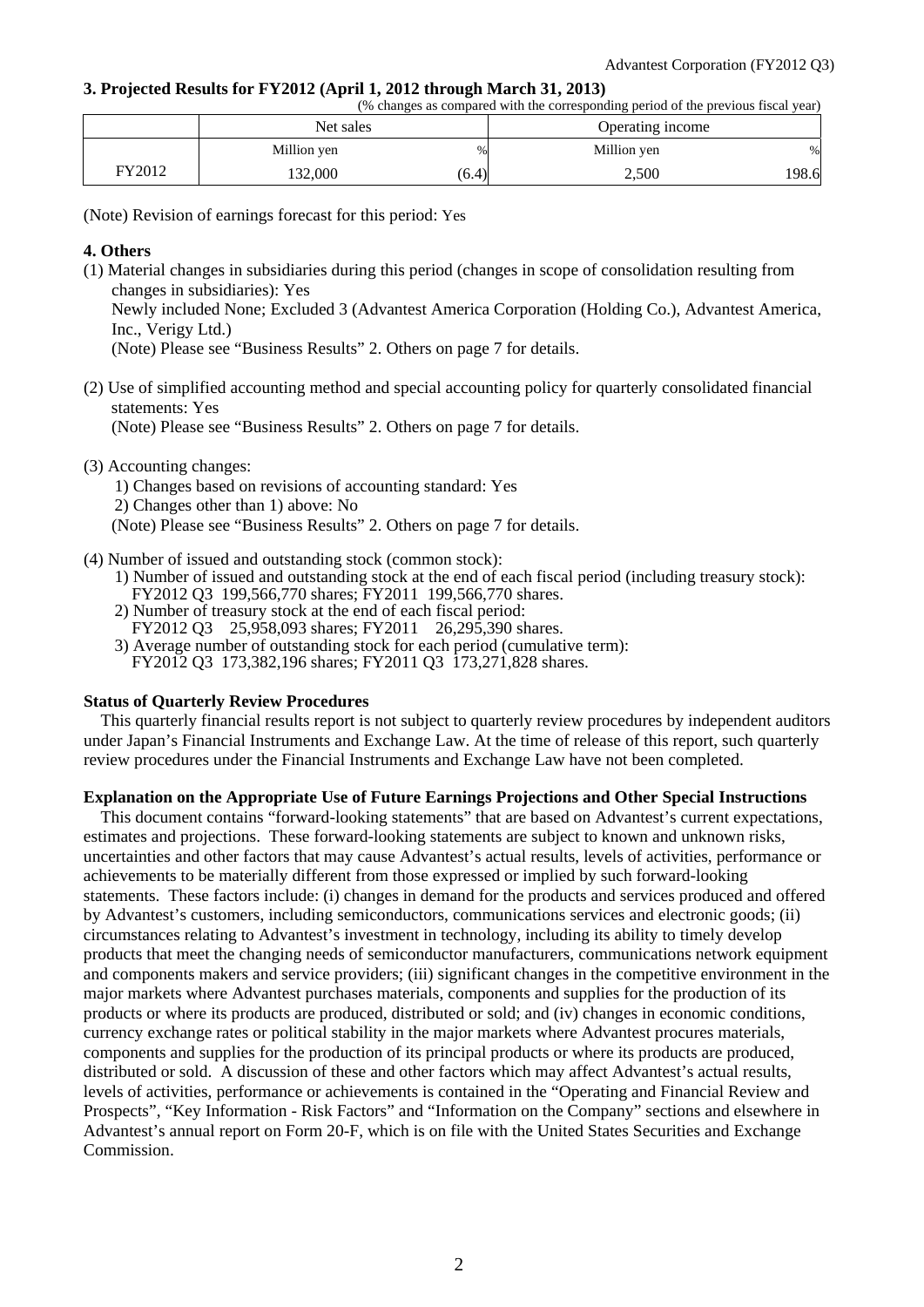### **Contents**

|    |                                                                                                                                       | P. 4 |
|----|---------------------------------------------------------------------------------------------------------------------------------------|------|
|    |                                                                                                                                       | P. 4 |
|    |                                                                                                                                       | P. 6 |
|    |                                                                                                                                       | P.6  |
| 2. |                                                                                                                                       | P. 7 |
|    | (1) Material Changes in Subsidiaries during This Period ························                                                      | P. 7 |
|    | (2) Use of Simplified Accounting Method and Special Accounting Policy for                                                             |      |
|    |                                                                                                                                       | P. 7 |
|    |                                                                                                                                       | P. 7 |
| 3. |                                                                                                                                       | P. 8 |
|    |                                                                                                                                       | P. 8 |
|    |                                                                                                                                       | P.10 |
|    | (3) Consolidated Statements of Comprehensive Income (Loss) (Unaudited)                                                                | P.12 |
|    | (4) Consolidated Statements of Cash Flows (Unaudited)                                                                                 | P.13 |
|    | $(5)$ Notes on Going Concern $\dots \dots \dots \dots \dots \dots \dots \dots \dots \dots \dots \dots \dots \dots \dots$              | P.14 |
|    | $(6)$ Segment Information $\cdots$ $\cdots$ $\cdots$ $\cdots$ $\cdots$ $\cdots$ $\cdots$ $\cdots$ $\cdots$ $\cdots$ $\cdots$ $\cdots$ | P.14 |
|    | (7) Notes on Significant Changes to Stockholders' Equity                                                                              | P.15 |
|    |                                                                                                                                       |      |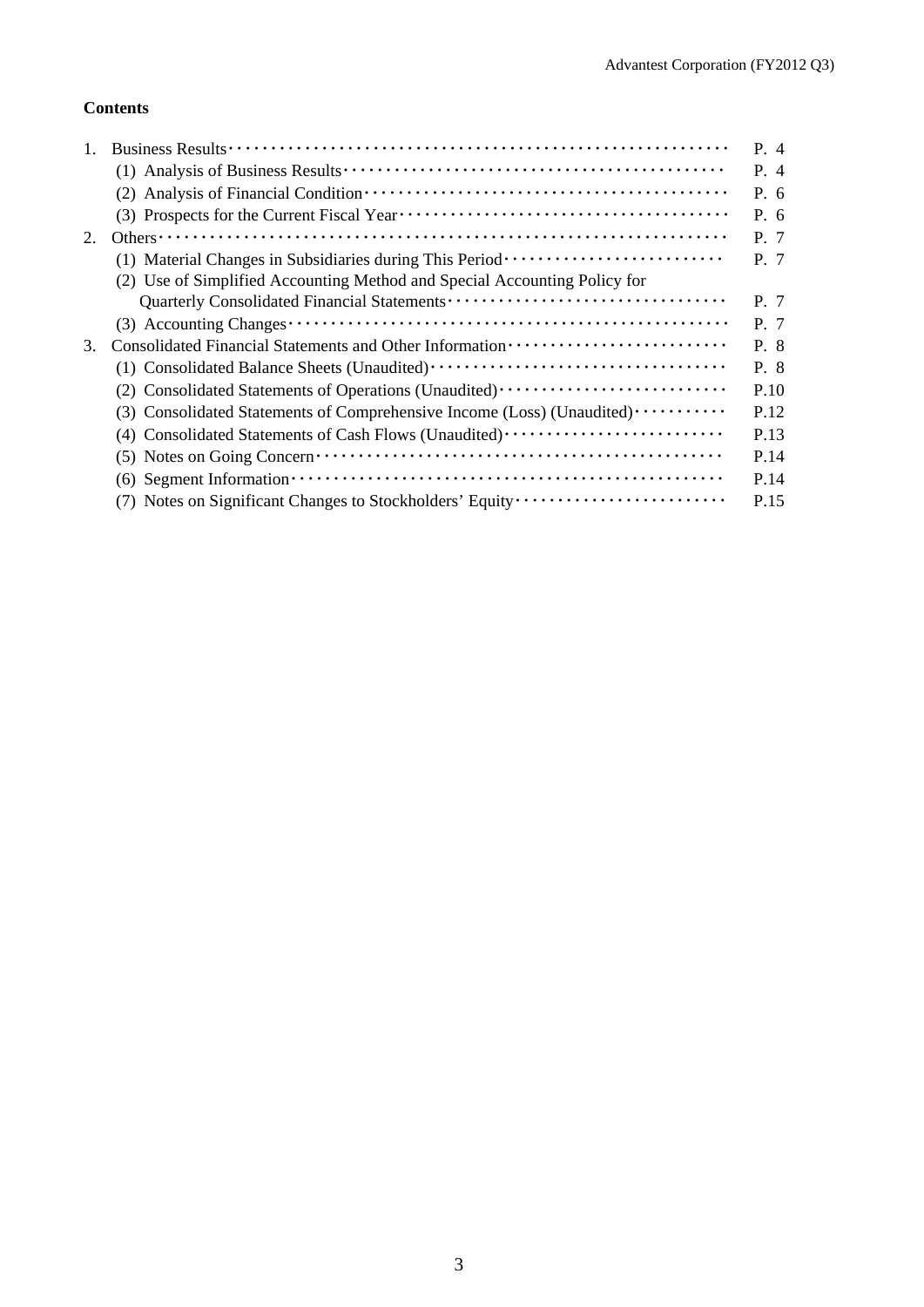#### 1. Business Results

#### (1) Analysis of Business Results

Consolidated Financial Results of FY2012 Q3 (April 1, 2012 through December 31, 2012)

|                                                                                             |                                        |                                        | (in billion yen)                                                                                    |
|---------------------------------------------------------------------------------------------|----------------------------------------|----------------------------------------|-----------------------------------------------------------------------------------------------------|
|                                                                                             | Nine months ended<br>December 31, 2011 | Nine months ended<br>December 31, 2012 | As compared to the<br>corresponding period of<br>the previous<br>fiscal year<br>Increase (decrease) |
| Orders received                                                                             | 91.9                                   | 95.9                                   | $4.3\%$                                                                                             |
| Net sales                                                                                   | 95.2                                   | 97.2                                   | $2.1\%$                                                                                             |
| Operating income (loss)                                                                     | (5.3)                                  | 0.8                                    |                                                                                                     |
| Income (loss) before income<br>taxes and equity in earnings<br>(loss) of affiliated company | (8.1)                                  | 0.1                                    |                                                                                                     |
| Net loss                                                                                    | (7.7)                                  | (1.9)                                  |                                                                                                     |

 (Results of operations of Verigy, which was acquired by Advantest in July 2011, were included in the financial results from the second quarter of the fiscal year 2011.)

During the nine months through FY2012 Q3 (cumulative), while there was recovery in certain areas, the global economy did not experience a strong recovery. The US economy recovered steadily, but such factors as fears of the "fiscal cliff" are keeping recovery to a slow pace. In the EU, as the vicious cycle of government austerity measures and a weakening macroeconomic environment continues, it appears that demand will remain tepid for some time. In China and in other emerging economies, the pace of growth decelerated further.

In the semiconductor and related markets, the dropping demand for PCs, which has been the key driver for the semiconductor market, and stalling of demand in the consumer electronics market hindered overall growth. As a result, total semiconductor sales fell compared to last year. However, demand for mobile devices, including smart phones and media tablets, continues to grow strongly. Therefore, production expansion for application processors, baseband processors and other semiconductor components that are used in mobile devices continued.

In this environment, Advantest has been striving to capture test system demand for mobile device-use semiconductors and achieve its earnings growth.

As a result of the above, orders received was (Y) 95.9 billion (a 4.3% increase in comparison to the corresponding period of the previous fiscal year) and net sales were (Y) 97.2 billion (a 2.1% increase in comparison to the corresponding period of the previous fiscal year). Operating income was (Y) 800 million, income before income taxes and equity in earnings of affiliated companies was (Y) 100 million, and net loss was (Y) 1.9 billion. The percentage of net sales to overseas customers was 89.8%, compared to 87.8% in the corresponding period of the previous year.

Conditions of business are described below.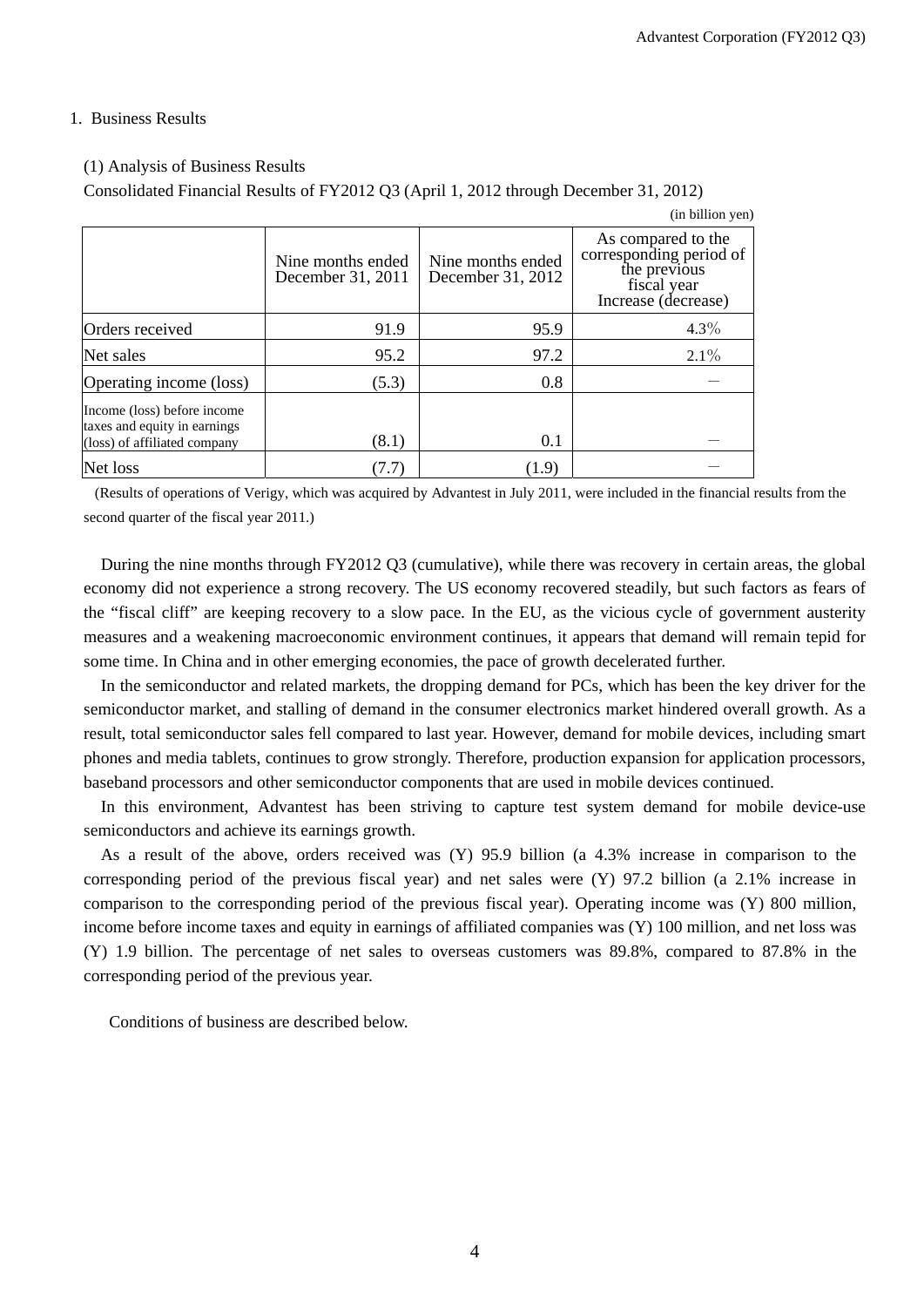|                  |                                        |                                        | (in billion yen)                                                                                    |
|------------------|----------------------------------------|----------------------------------------|-----------------------------------------------------------------------------------------------------|
|                  | Nine months ended<br>December 31, 2011 | Nine months ended<br>December 31, 2012 | As compared to the<br>corresponding period of<br>the previous<br>fiscal vear<br>Increase (decrease) |
| Orders received  | 72.8                                   | 72.4                                   | $(0.7\%)$                                                                                           |
| Net sales        | 70.3                                   | 73.8                                   | $5.0\%$                                                                                             |
| Operating income | 1.7                                    | 9.0                                    | 441.7%                                                                                              |

<Semiconductor and Component Test System Segment>

In the Semiconductor and Component Test System segment, increasing demand for test systems for semiconductors that are installed in mobile devices drove the overall improvement of the result. In particular, there was a robust demand for the V93000 test system that is strong in telecommunications chip applications, and test systems for LCD driver chips. However, demand for memory device test systems and test systems for microprocessors remained low due to the slow PC sales.

As a result of the above, orders received was (Y) 72.4 billion (a 0.7% decrease in comparison to the corresponding period of the previous fiscal year), net sales were  $(Y)$  73.8 billion (a 5.0% increase in comparison to the corresponding period of the previous fiscal year), and operating income was (Y) 9.0 billion (a 441.7% increase in comparison to the corresponding period of the previous fiscal year).

 $\langle$  Mechatronics System segment $\langle$ 

|                       |                                        |                                        | (in billion yen)                                                                                    |
|-----------------------|----------------------------------------|----------------------------------------|-----------------------------------------------------------------------------------------------------|
|                       | Nine months ended<br>December 31, 2011 | Nine months ended<br>December 31, 2012 | As compared to the<br>corresponding period of<br>the previous<br>fiscal year<br>Increase (decrease) |
| Orders received       | 11.9                                   | 10.1                                   | $(15.1\%)$                                                                                          |
| Net sales             | 14.5                                   | 10.7                                   | $(26.7\%)$                                                                                          |
| <b>Operating loss</b> | (0.7)                                  | (3.1)                                  |                                                                                                     |

In the Mechatronics System segment, demand for test handlers and device interface products continued to be slow, as these products are highly susceptible to memory device test system demand, which continued to fall.

As a result of the above, orders received was (Y) 10.1 billion, (a 15.1% decrease in comparison to the corresponding period of the previous fiscal year), net sales were (Y) 10.7 billion (a 26.7% decrease in comparison to the corresponding period of the previous fiscal year), and operating loss was (Y) 3.1 billion.

#### <Services, Support and Others Segment>

|                  |                                        |                                        | (in billion yen)                                                                                    |
|------------------|----------------------------------------|----------------------------------------|-----------------------------------------------------------------------------------------------------|
|                  | Nine months ended<br>December 31, 2011 | Nine months ended<br>December 31, 2012 | As compared to the<br>corresponding period of<br>the previous<br>fiscal year<br>Increase (decrease) |
| Orders received  | 12.4                                   | 14.0                                   | 13.2%                                                                                               |
| Net sales        | 13.6                                   | 14.6                                   | $6.8\%$                                                                                             |
| Operating income | 1.1                                    | 0.5                                    | $(57.5\%)$                                                                                          |

In the Services, Support and Others segment, demand for service and support products has experienced steady growth, due to the fact that the number of installed Advantest test systems has increased over the past fiscal year.

As a result of the above, orders received was (Y) 14.0 billion (a 13.2% increase in comparison to the corresponding period of the previous fiscal year), net sales were (Y)14.6 billion (a 6.8% increase in comparison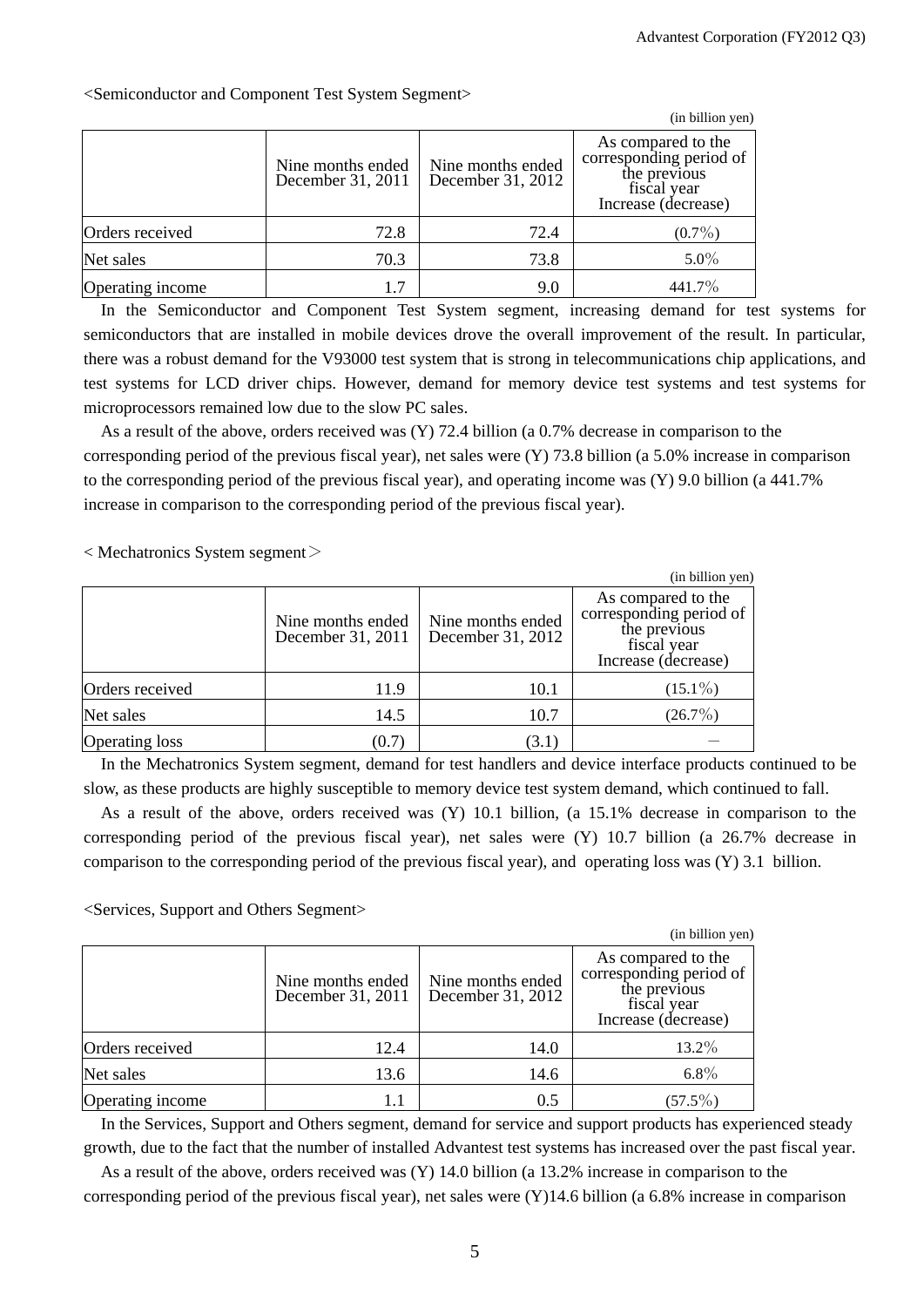to the corresponding period of the previous fiscal year), and operating income was (Y) 500 million (a 57.5% decrease in comparison to the corresponding period of the previous fiscal year).

#### (2) Analysis of Financial Condition

Total assets at December 31, 2012 amounted to (Y) 216.1 billion, a decrease of (Y) 3.1 billion compared to March 31, 2012, primarily due to a decrease of (Y) 14.6 billion in cash and cash equivalents and an increase of (Y) 5.1 billion and (Y) 4.8 billion in property, plant and equipment and inventory, respectively. The amount of total liabilities was (Y) 81.7 billion, a decrease of (Y) 6.0 billion compared to March 31, 2012, primarily due to a decrease of (Y) 25.0 billion and (Y) 5.2 billion in short term debt and accrued expenses, respectively, and an increase of (Y) 25.0 billion in corporate bonds. Stockholders' equity was (Y) 134.4 billion. Equity to assets ratio was 62.2%, an increase of 2.2 percentage points from March 31, 2012.

#### (Cash Flow Condition)

Cash and cash equivalents held at December 31, 2012 were (Y) 43.6 billion, a decrease of (Y) 14.6 billion from March 31, 2012. Significant cash flows during the nine-month period of this fiscal year and their causes are described below.

Net cash used in operating activities was  $(Y)$  3.3 billion (net cash inflow  $(Y)$  5.3 billion in the corresponding period of the previous fiscal year). This amount was primarily attributable to a decrease of  $(Y)$  5.3 billion and  $(Y)$ 4.6 billion in accrued expenses and trade accounts payable, respectively.

Net cash used in investing activities was (Y) 9.6 billion (net cash outflow (Y) 36.9 billion in the corresponding period of the previous fiscal year). This amount was primarily attributable to payments for acquisition of tangible fixed assets in the amount of (Y) 9.5 billion.

Net cash used in financing activities was (Y) 3.0 billion (net cash inflow (Y) 25.7 billion in the corresponding period of the previous fiscal year). This amount was primarily attributable to payment of short term debt in the amount of (Y) 25.0 billion, proceeds from issuance of corporate bonds in the amount of (Y) 25.0 billion and dividends paid of (Y) 3.4 billion.

#### (3) Prospects for the Current Fiscal Year

Advantest has placed completing the integration with Verigy, acquired in 2011, and "Advantest Culture Transformation," or the combination of the two corporate cultures, as management's top priority as the springboard for future innovation. Using the first letters of this cultural combination effort, and combining it with the word "to act", Advantest launched its company-wide initiative, the ACT 2014 program, starting with this fiscal year. Under the ACT 2014 program, in order to work towards further sustainable growth over the mid- to long-term, Advantest has set three management targets of "Revenues of (Y) 250 Billion", "Over 20% Operating Margin", and "Over 50% Total Market Share in Semiconductor Test Systems and Test Handlers". All Advantest employees are working in unison to reach these goals by FY2014.

In the current fiscal year, PC demand remains poor and the customers' appetite for capital investment has lost impetus due to the adjustment of production of certain smart phone models at the end of 2012. Reflecting current conditions, Advantest has revised estimates for the full fiscal year to net sales of (Y) 132.0 billion, and operating income of (Y) 2.5 billion.

Advantest has established "Working Together, We Can Do Better" as its slogan for 2013, as a motivation for the employees to stand up to the current unfavorable environment. Advantest is also working to accelerate the pace of its business structure transformation under the five policy themes of 1. Expand Market Share, 2. Grow Core Peripherals Business, 3. Increase Profitability of Installed Base, 4. Create Comprehensive New Markets, and 5. Nurture New Businesses. Through these five themes Advantest aims to increase profitability going forward and build a platform for sustainable growth for the mid to long term.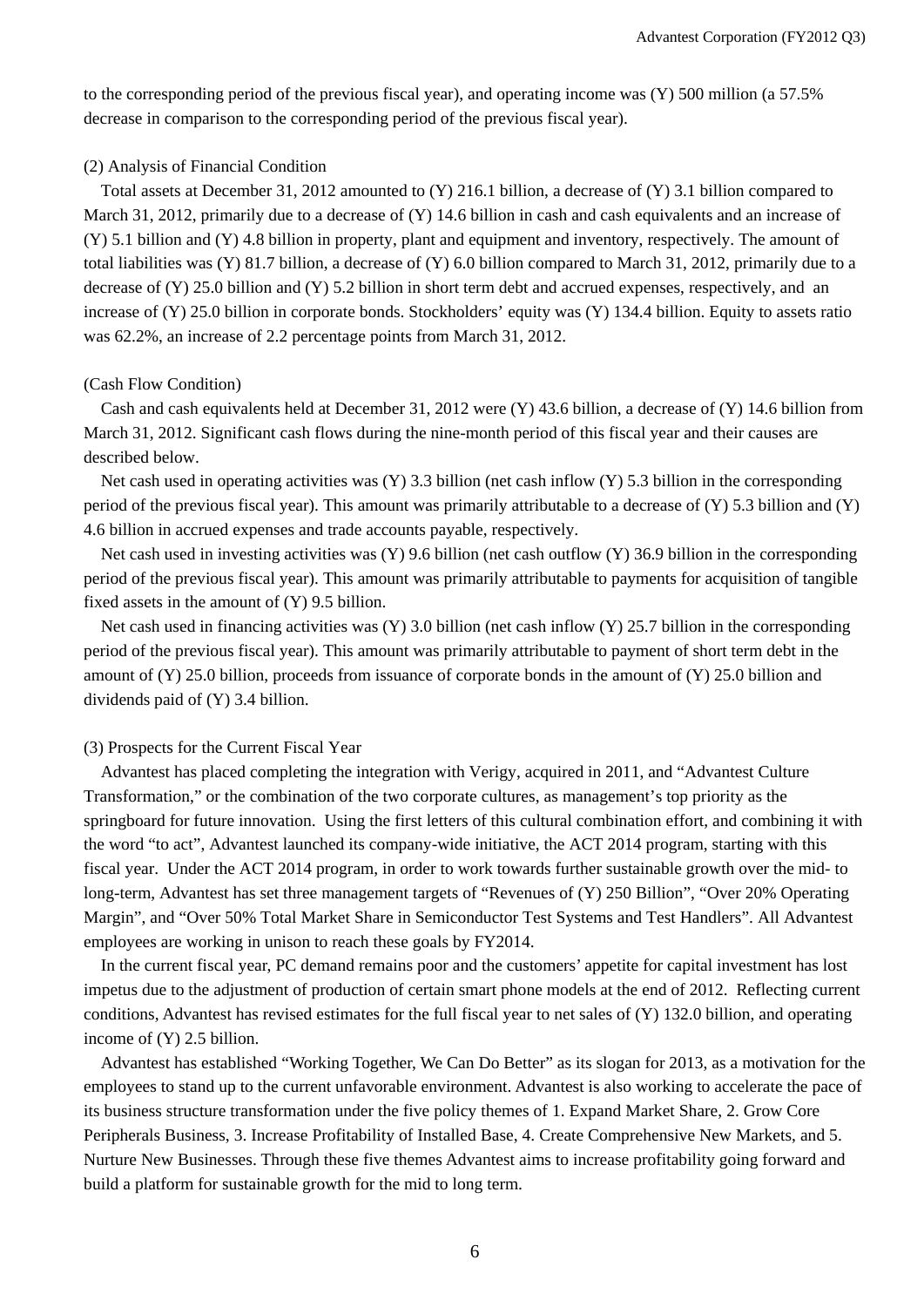#### 2. Others

- (1) Material Changes in Subsidiaries during This Period
	- Excluded 3
	- 1) Company name: Advantest America Corporation (Holding Co.) Advantest America Corporation (Holding Co.) was merged into the Company's subsidiary, Verigy US, Inc. Also, the trade name was changed to "Advantest America, Inc." on April 1, 2012.
	- 2) Company name: Advantest America, Inc.

Advantest America, Inc. was merged into the Company's subsidiary, Verigy US, Inc. Also, the trade name was changed to "Advantest America, Inc." on April 1, 2012.

3) Company name: Verigy Ltd.

Verigy Ltd. was merged into the Company's subsidiary, Advantest (Singapore) Pte. Ltd.

(2) Use of Simplified Accounting Method and Special Accounting Policy for Quarterly Consolidated Financial Statements:

Tax expense is measured using an estimated annual effective tax rate. Advantest makes, at the end of the cumulative third quarter, its best estimate of the annual effective tax rate for the full fiscal year and uses that rate to provide for income taxes on a current year-to-date basis. The estimated effective tax rate includes the deferred tax effects of expected year-end temporary differences and carryforwards, and the effects of valuation allowances for deferred tax assets.

#### (3) Accounting Changes:

In June 2011, the FASB amended the accounting guidance for the presentation of comprehensive income. This new guidance eliminates the option to present the components of other comprehensive income as part of the statement of changes in stockholders' equity and provides the option to present the total of comprehensive income, the components of net income, and the components of other comprehensive income either in a single continuous statement of comprehensive income or in two separate but consecutive statements. In December 2011, the FASB deferred the effective date for presentation of reclassifications out of accumulated other comprehensive income. The guidance is effective for fiscal years, and interim periods within those years, beginning after December 15, 2011. The guidance was adopted by Advantest in the first quarter beginning April 1, 2012. The adoption of the guidance did not have a significant impact on its consolidated results of operations and financial condition.

In September 2011, the FASB amended the accounting guidance for testing goodwill for impairment. This new guidance gives entities the option to perform the two-step process only if they first perform a qualitative assessment and conclude that it is more likely than not (a likelihood of more than 50%) that the fair value of a reporting unit is less than its carrying amount. The guidance is effective for annual and interim goodwill impairment tests performed for fiscal years beginning after December 15, 2011 with early adoption permitted. The guidance was adopted by Advantest in the first quarter beginning April 1, 2012. The adoption of the guidance did not have a significant impact on its consolidated results of operations and financial condition.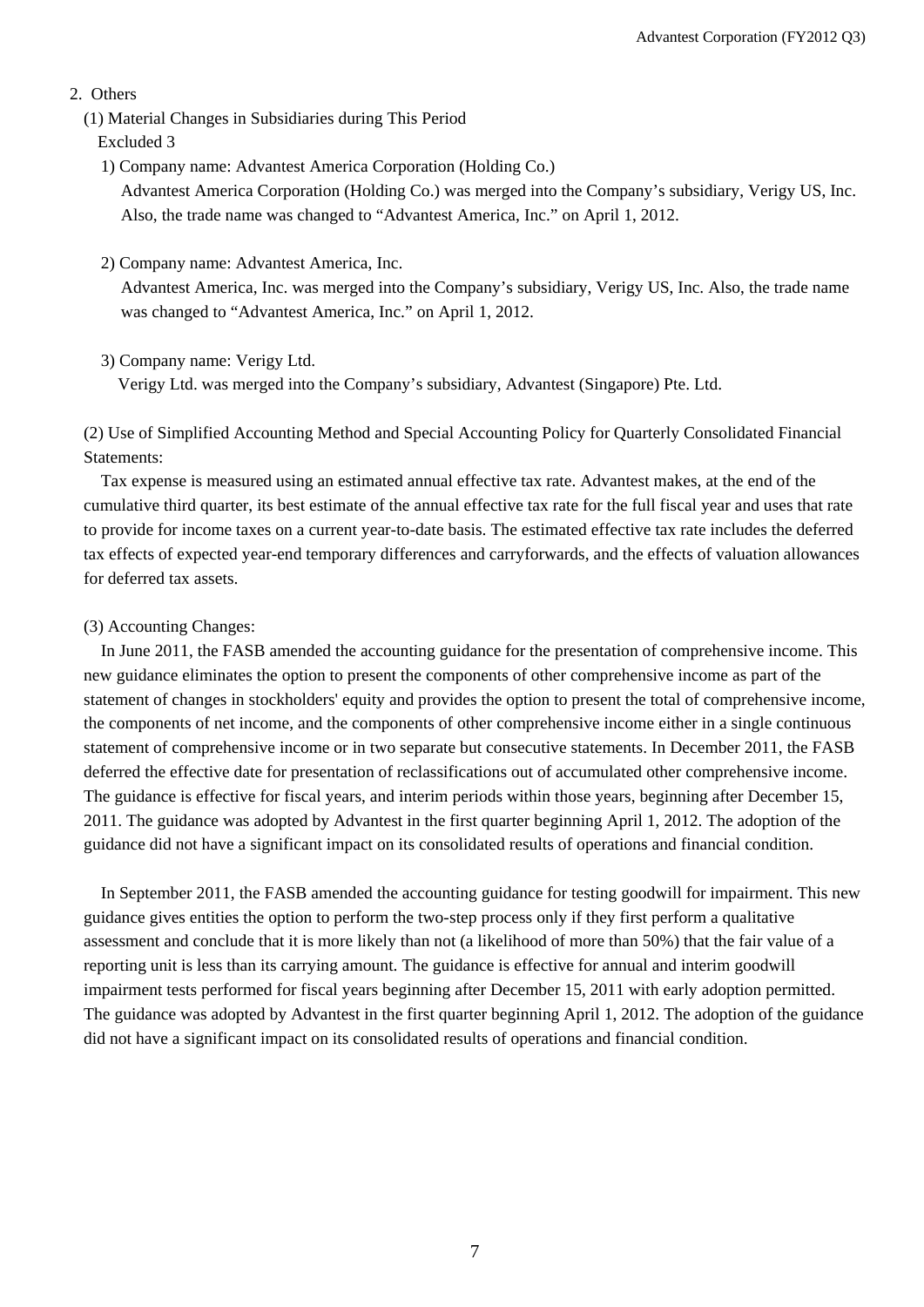# 3. Consolidated Financial Statements and Other Information

# (1)Consolidated Balance Sheets (Unaudited)

|                                    |   | <b>Yen (Millions)</b> |                                  |  |  |  |
|------------------------------------|---|-----------------------|----------------------------------|--|--|--|
| Assets                             |   |                       | March 31, 2012 December 31, 2012 |  |  |  |
| Current assets:                    |   |                       |                                  |  |  |  |
| Cash and cash equivalents          | ¥ | 58,218                | 43,610                           |  |  |  |
| Trade receivables, net             |   | 24,119                | 23,226                           |  |  |  |
| Inventories                        |   | 29,836                | 34,629                           |  |  |  |
| Other current assets               |   | 6,522                 | 8,372                            |  |  |  |
| Total current assets               |   | 118,695               | 109,837                          |  |  |  |
| Investment securities              |   | 5,929                 | 5,090                            |  |  |  |
| Property, plant and equipment, net |   | 34,206                | 39,281                           |  |  |  |
| Intangible assets, net             |   | 15,794                | 15,134                           |  |  |  |
| Goodwill                           |   | 36,496                | 38,411                           |  |  |  |
| Other assets                       |   | 8,106                 | 8,340                            |  |  |  |
| Total assets                       | ¥ | 219,226               | 216,093                          |  |  |  |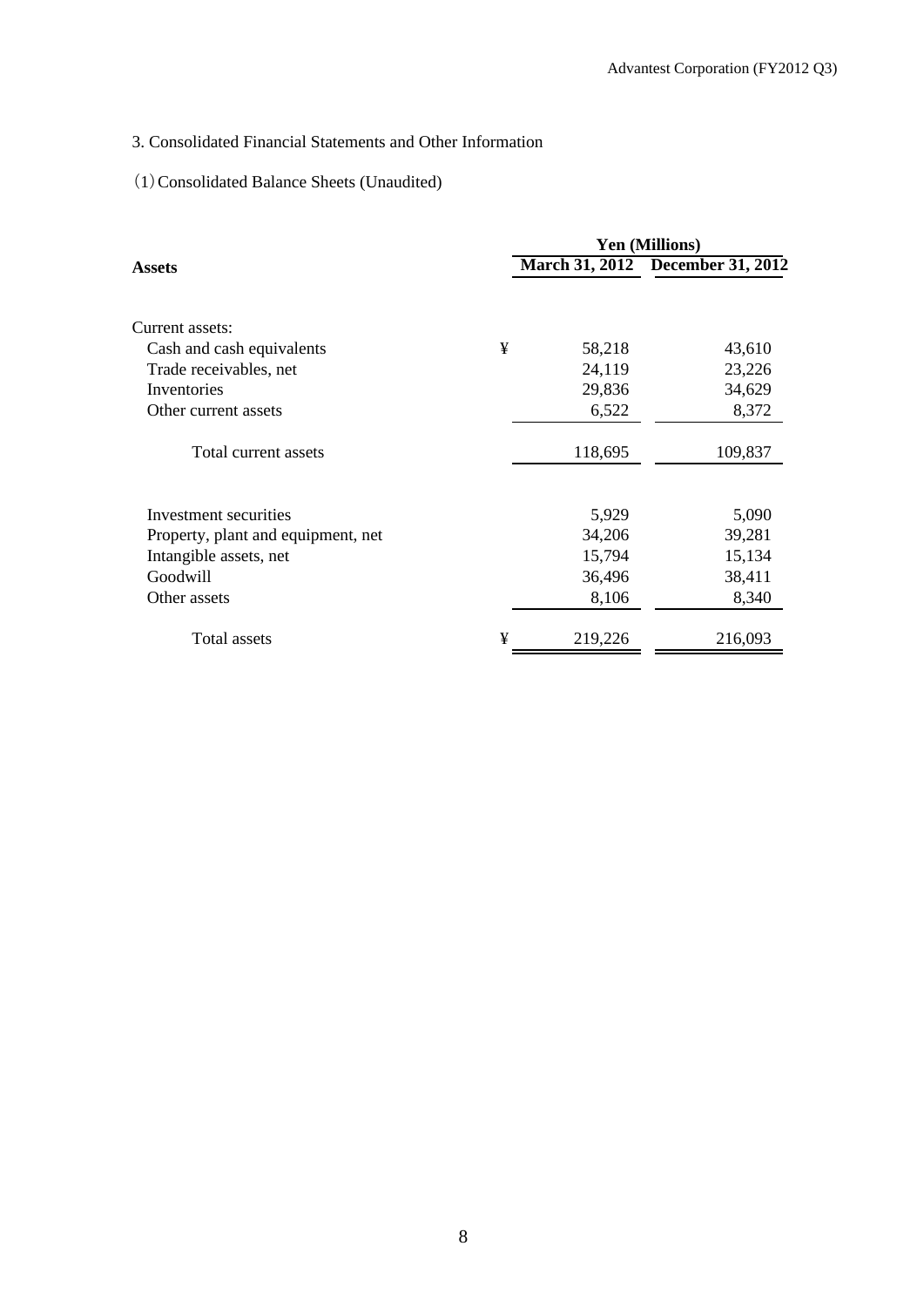|                                               | Yen (Millions) |                       |                          |  |
|-----------------------------------------------|----------------|-----------------------|--------------------------|--|
| <b>Liabilities and Stockholders' Equity</b>   |                | <b>March 31, 2012</b> | <b>December 31, 2012</b> |  |
| <b>Current liabilities:</b>                   |                |                       |                          |  |
| Trade accounts payable                        | ¥              | 15,659                | 11,892                   |  |
| Short term debt                               |                | 25,000                |                          |  |
| Accrued expenses                              |                | 12,068                | 6,846                    |  |
| Accrued warranty expenses                     |                | 2,129                 | 1,934                    |  |
| <b>Customer prepayments</b>                   |                | 2,228                 | 2,424                    |  |
| Other current liabilities                     |                | 3,288                 | 5,904                    |  |
| Total current liabilities                     |                | 60,372                | 29,000                   |  |
| Corporate bonds                               |                |                       | 25,000                   |  |
| Accrued pension and severance costs           |                | 23,444                | 24,045                   |  |
| Other liabilities                             |                | 3,858                 | 3,639                    |  |
| <b>Total liabilities</b>                      |                | 87,674                | 81,684                   |  |
| Commitments and contingent liabilities        |                |                       |                          |  |
| Stockholders' equity:                         |                |                       |                          |  |
| Common stock                                  |                | 32,363                | 32,363                   |  |
| Capital surplus                               |                | 42,280                | 42,634                   |  |
| Retained earnings                             |                | 179,081               | 172,930                  |  |
| Accumulated other comprehensive income (loss) |                | (22, 574)             | (15, 199)                |  |
| Treasury stock                                |                | (99, 598)             | (98, 319)                |  |
| Total stockholders' equity                    |                | 131,552               | 134,409                  |  |
| Total liabilities and stockholders' equity    | ¥              | 219,226               | 216,093                  |  |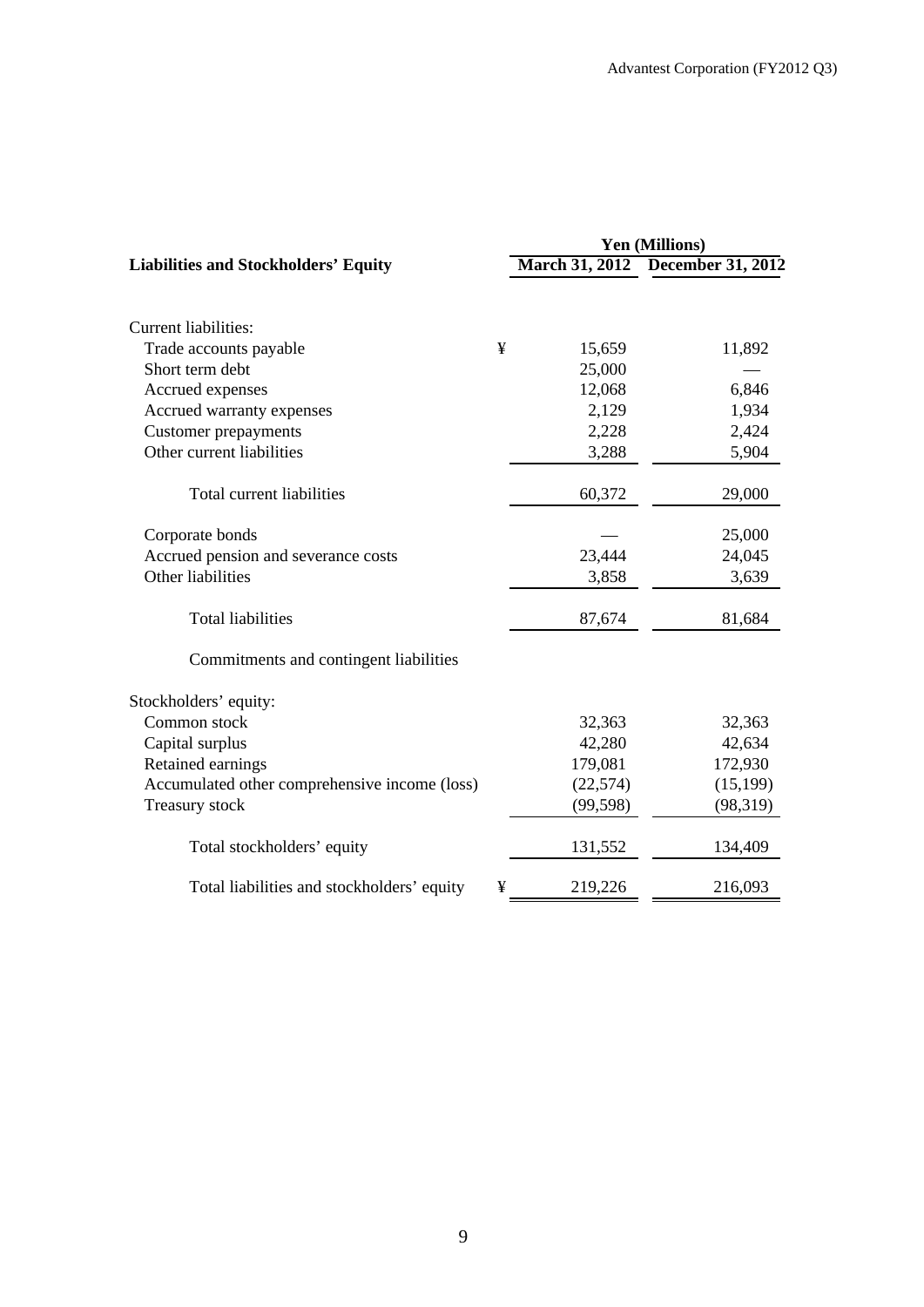# (2)Consolidated Statements of Operations (Unaudited)

|                                                 | Yen (Millions)                                |                                               |  |  |
|-------------------------------------------------|-----------------------------------------------|-----------------------------------------------|--|--|
|                                                 | <b>Nine months ended</b><br>December 31, 2011 | <b>Nine months ended</b><br>December 31, 2012 |  |  |
| ¥<br>Net sales                                  | 95,155                                        | 97,186                                        |  |  |
| Cost of sales                                   | 51,498                                        | 46,049                                        |  |  |
| Gross profit                                    | 43,657                                        | 51,137                                        |  |  |
| Research and development expenses               | 21,512                                        | 24,200                                        |  |  |
| Selling, general and administrative expenses    | 27,468                                        | 26,113                                        |  |  |
| Operating income (loss)                         | (5,323)                                       | 824                                           |  |  |
| Other income (expense):                         |                                               |                                               |  |  |
| Interest and dividend income                    | 291                                           | 159                                           |  |  |
| Interest expense                                | (110)                                         | (97)                                          |  |  |
| Other, net                                      | (2,947)                                       | (778)                                         |  |  |
| Total other income (expense)                    | (2,766)                                       | (716)                                         |  |  |
| Income (loss) before income taxes and equity    |                                               |                                               |  |  |
| in earnings (loss) of affiliated company        | (8,089)                                       | 108                                           |  |  |
| Income taxes (benefit)                          | (358)                                         | 2,059                                         |  |  |
| Equity in earnings (loss) of affiliated company | (1)                                           | 34                                            |  |  |
| Net income (loss)<br>¥                          | (7, 732)                                      | (1, 917)                                      |  |  |

|                                                  |   | Yen                                           |                                               |  |  |
|--------------------------------------------------|---|-----------------------------------------------|-----------------------------------------------|--|--|
|                                                  |   | Nine months ended<br><b>December 31, 2011</b> | Nine months ended<br><b>December 31, 2012</b> |  |  |
| Net income (loss) per share:<br>Basic<br>Diluted | ¥ | (44.62)<br>(44.62)                            | (11.05)<br>(11.05)                            |  |  |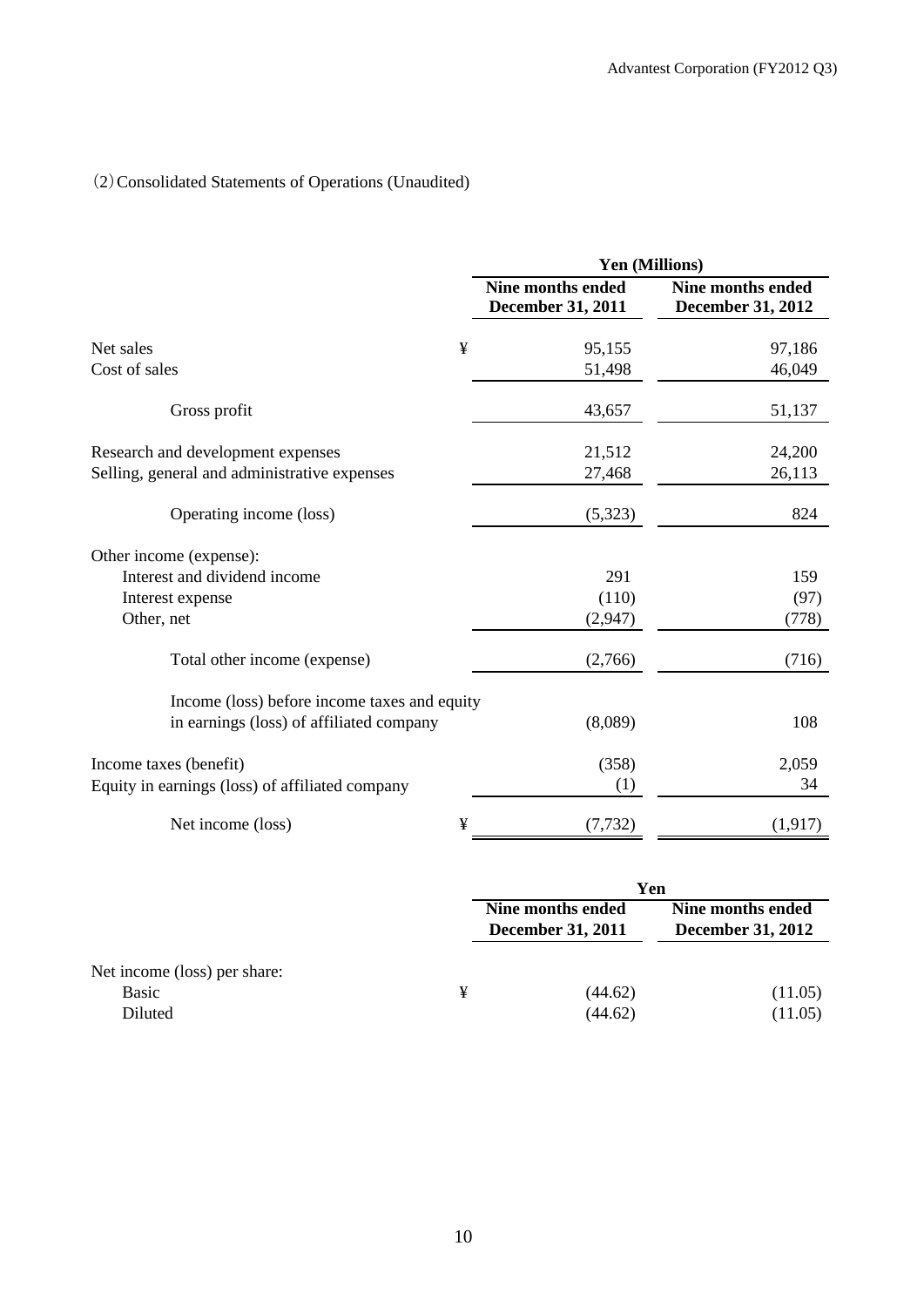|                                                                                   | Yen (Millions)                                 |                                         |  |  |
|-----------------------------------------------------------------------------------|------------------------------------------------|-----------------------------------------|--|--|
|                                                                                   | <b>Three months ended</b><br>December 31, 2011 | Three months ended<br>December 31, 2012 |  |  |
| ¥<br>Net sales                                                                    | 30,695                                         | 24,628                                  |  |  |
| Cost of sales                                                                     | 17,299                                         | 11,551                                  |  |  |
| Gross profit                                                                      | 13,396                                         | 13,077                                  |  |  |
| Research and development expenses<br>Selling, general and administrative expenses | 7,688<br>8,748                                 | 7,526<br>8,096                          |  |  |
|                                                                                   |                                                |                                         |  |  |
| Operating income (loss)                                                           | (3,040)                                        | (2, 545)                                |  |  |
| Other income (expense):                                                           |                                                |                                         |  |  |
| Interest and dividend income                                                      | 106                                            | 68                                      |  |  |
| Interest expense                                                                  | (44)                                           | (37)                                    |  |  |
| Other, net                                                                        | (438)                                          | (495)                                   |  |  |
| Total other income (expense)                                                      | (376)                                          | (464)                                   |  |  |
| Income (loss) before income taxes and equity                                      |                                                |                                         |  |  |
| in earnings (loss) of affiliated company                                          | (3,416)                                        | (3,009)                                 |  |  |
| Income taxes (benefit)                                                            | (189)                                          | 431                                     |  |  |
| Equity in earnings (loss) of affiliated company                                   | 34                                             | 4                                       |  |  |
| ¥<br>Net income (loss)                                                            | (3,193)                                        | (3, 436)                                |  |  |

|                                                  |   | Yen                                            |                                                |  |
|--------------------------------------------------|---|------------------------------------------------|------------------------------------------------|--|
|                                                  |   | Three months ended<br><b>December 31, 2011</b> | Three months ended<br><b>December 31, 2012</b> |  |
| Net income (loss) per share:<br>Basic<br>Diluted | ¥ | (18.43)<br>(18.43)                             | (19.80)<br>(19.80)                             |  |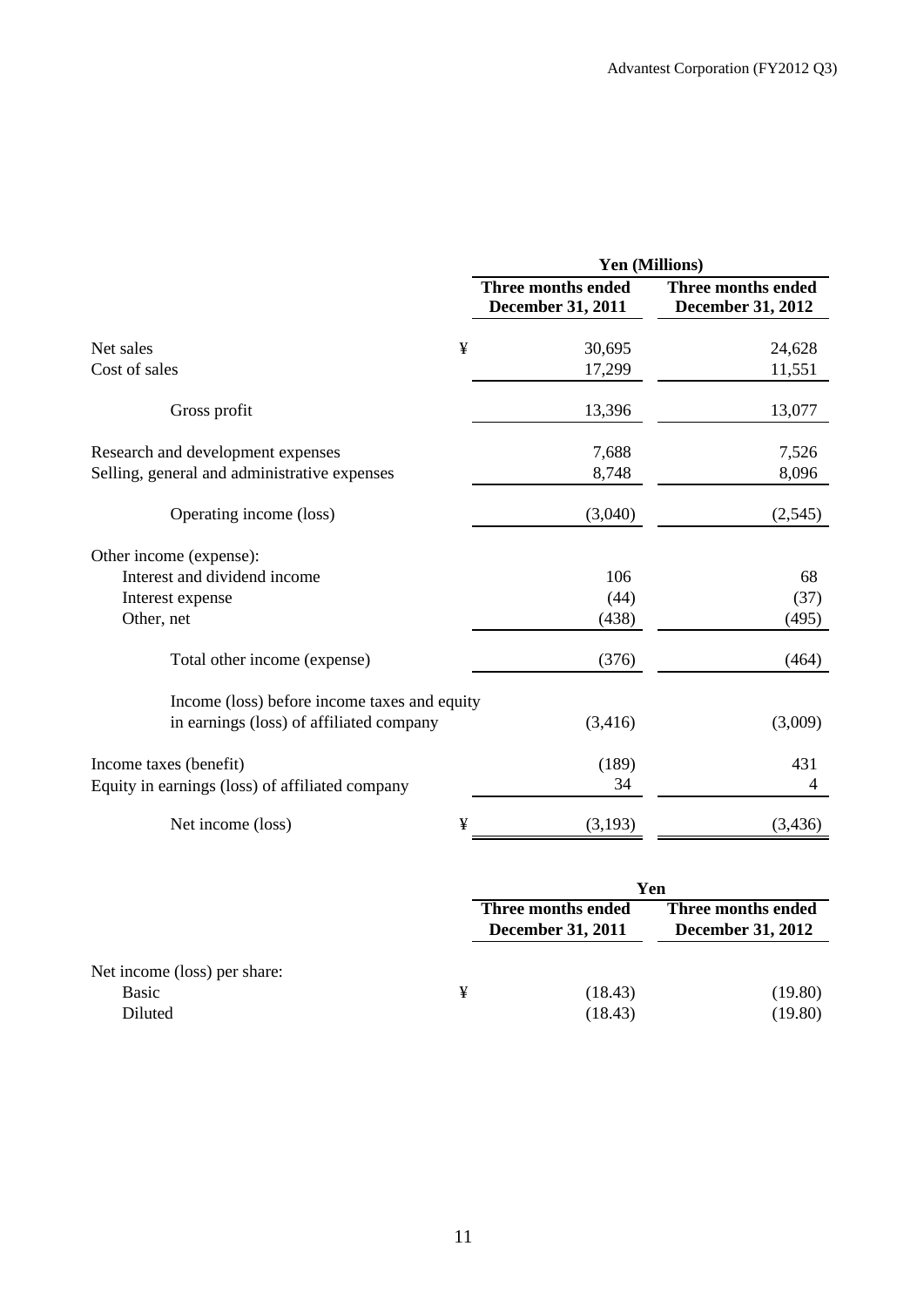## (3)Consolidated Statements of Comprehensive Income (Loss) (Unaudited)

|                                                                                                  |   | Yen (Millions)                                |                                               |  |
|--------------------------------------------------------------------------------------------------|---|-----------------------------------------------|-----------------------------------------------|--|
|                                                                                                  |   | Nine months ended<br><b>December 31, 2011</b> | Nine months ended<br><b>December 31, 2012</b> |  |
| Comprehensive income (loss)                                                                      |   |                                               |                                               |  |
| Net income (loss)                                                                                | ¥ | (7, 732)                                      | (1,917)                                       |  |
| Other comprehensive income (loss), net of tax                                                    |   |                                               |                                               |  |
| Foreign currency translation adjustments                                                         |   | (4,975)                                       | 7,345                                         |  |
| Net unrealized gains (losses) on investment securities:<br>Net unrealized gains (losses) arising |   |                                               |                                               |  |
| during the period                                                                                |   | (1,076)                                       | (605)                                         |  |
| Less reclassification adjustments for net                                                        |   |                                               |                                               |  |
| gains (losses) realized in earnings                                                              |   | 813                                           | 251                                           |  |
| Net unrealized gains (losses)                                                                    |   | (263)                                         | (354)                                         |  |
| Pension related adjustments                                                                      |   | 165                                           | 384                                           |  |
| Net unrealized gains (losses) on derivative instruments                                          |   | (63)                                          |                                               |  |
| Total other comprehensive income (loss)                                                          |   | (5,136)                                       | 7,375                                         |  |
| Total comprehensive income (loss)                                                                | ¥ | (12, 868)                                     | 5,458                                         |  |

|                                                                                                                       |   | <b>Yen (Millions)</b>                          |                                                |  |
|-----------------------------------------------------------------------------------------------------------------------|---|------------------------------------------------|------------------------------------------------|--|
|                                                                                                                       |   | Three months ended<br><b>December 31, 2011</b> | Three months ended<br><b>December 31, 2012</b> |  |
| Comprehensive income (loss)                                                                                           |   |                                                |                                                |  |
| Net income (loss)                                                                                                     | ¥ | (3,193)                                        | (3,436)                                        |  |
| Other comprehensive income (loss), net of tax                                                                         |   |                                                |                                                |  |
| Foreign currency translation adjustments                                                                              |   | 1,109                                          | 13,201                                         |  |
| Net unrealized gains (losses) on investment securities:<br>Net unrealized gains (losses) arising<br>during the period |   | 54                                             | 208                                            |  |
| Less reclassification adjustments for net<br>gains (losses) realized in earnings                                      |   | 128                                            |                                                |  |
| Net unrealized gains (losses)                                                                                         |   | 182                                            | 208                                            |  |
| Pension related adjustments                                                                                           |   | 11                                             | (23)                                           |  |
| Net unrealized gains (losses) on derivative instruments                                                               |   | $\overline{c}$                                 |                                                |  |
| Total other comprehensive income (loss)                                                                               |   | 1,304                                          | 13,386                                         |  |
| Total comprehensive income (loss)                                                                                     | ¥ | (1,889)                                        | 9,950                                          |  |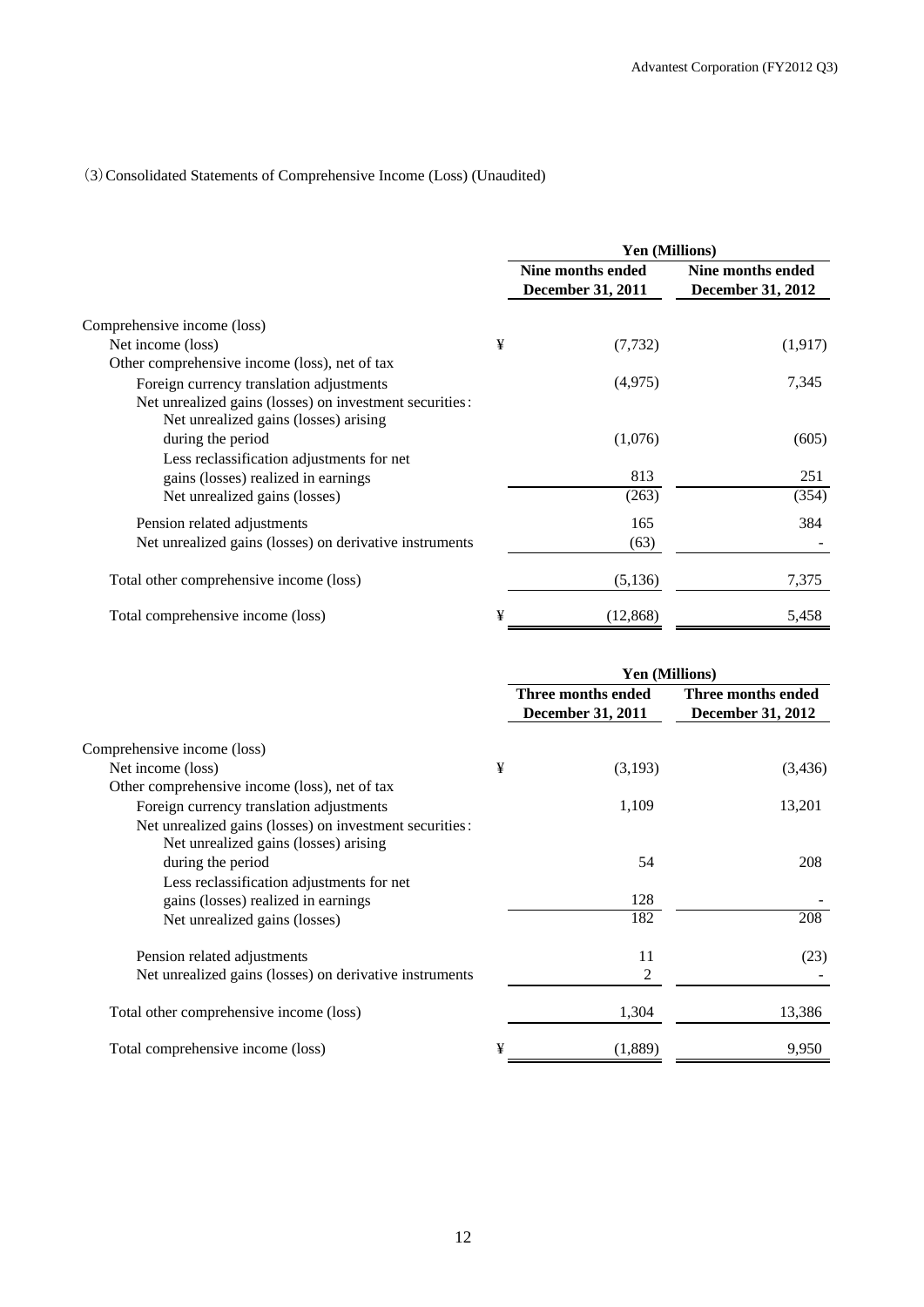## (4)Consolidated Statements of Cash Flows (Unaudited)

|                                                                  |   | Yen (Millions)                                |                                        |  |
|------------------------------------------------------------------|---|-----------------------------------------------|----------------------------------------|--|
|                                                                  |   | <b>Nine months ended</b><br>December 31, 2011 | Nine months ended<br>December 31, 2012 |  |
| Cash flows from operating activities:                            |   |                                               |                                        |  |
| Net income (loss)                                                | ¥ | (7, 732)                                      | (1, 917)                               |  |
| Adjustments to reconcile net income (loss) to net cash           |   |                                               |                                        |  |
| provided by (used in) operating activities:                      |   |                                               |                                        |  |
| Depreciation and amortization                                    |   | 4,958                                         | 5,828                                  |  |
| Deferred income taxes                                            |   | (1,186)                                       | (449)                                  |  |
| Stock option compensation expense                                |   | 408                                           | 581                                    |  |
| Impairment losses on investment securities                       |   | 1,454                                         | 388                                    |  |
| Changes in assets and liabilities:                               |   |                                               |                                        |  |
| Trade receivables                                                |   | 6,202                                         | 2,201                                  |  |
| Inventories                                                      |   | 444                                           | (3,980)                                |  |
| Trade accounts payable                                           |   | (325)                                         | (4,624)                                |  |
| Accrued expenses                                                 |   | (2,308)                                       | (5,296)                                |  |
| Accrued pension and severance costs                              |   | 179                                           | 952                                    |  |
| Other                                                            |   | 3,240                                         | 2,980                                  |  |
| Net cash provided by (used in) operating activities              |   | 5,334                                         | (3,336)                                |  |
| Cash flows from investing activities:                            |   |                                               |                                        |  |
| (Increase) decrease in short-term investments                    |   | 14,375                                        |                                        |  |
| Proceeds from sale of available-for-sale securities              |   | 10,262                                        |                                        |  |
| Acquisition of subsidiary, net of cash acquired                  |   | (57, 145)                                     |                                        |  |
| Proceeds from sale of property, plant and equipment              |   | 67                                            | 30                                     |  |
| Purchases of property, plant and equipment                       |   | (4,303)                                       | (9,527)                                |  |
| Purchases of intangible assets                                   |   | (234)                                         | (323)                                  |  |
| Other                                                            |   | 34                                            | 201                                    |  |
| Net cash provided by (used in) investing activities              |   | (36, 944)                                     | (9,619)                                |  |
| Cash flows from financing activities:                            |   |                                               |                                        |  |
| Increase (decrease) in short term debt                           |   | 41,146                                        | (25,000)                               |  |
| Proceeds from issuance of corporate bonds                        |   |                                               | 25,000                                 |  |
| Redemption of senior convertible notes of acquired subsidiary    |   | (13,742)                                      |                                        |  |
| Dividends paid                                                   |   | (1,678)                                       | (3,356)                                |  |
| Other                                                            |   | (12)                                          | 334                                    |  |
| Net cash provided by (used in) financing activities              |   | 25,714                                        | (3,022)                                |  |
| Net effect of exchange rate changes on cash and cash equivalents |   | (4,037)                                       | 1,369                                  |  |
|                                                                  |   |                                               |                                        |  |
| Net change in cash and cash equivalents                          |   | (9,933)                                       | (14,608)                               |  |
| Cash and cash equivalents at beginning of period                 |   | 75,323                                        | 58,218                                 |  |
| Cash and cash equivalents at end of period                       | ¥ | 65,390                                        | 43,610                                 |  |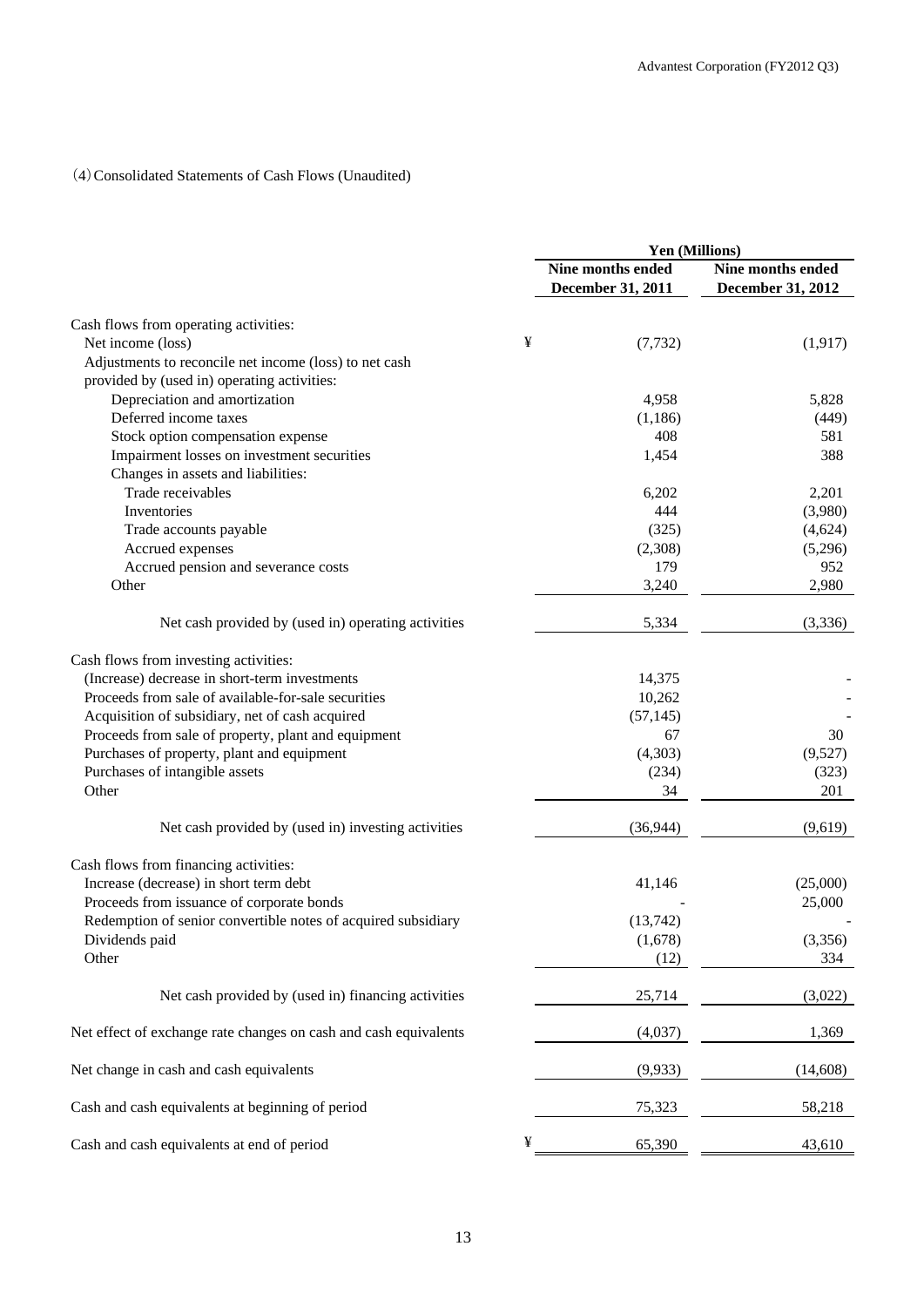## (5) Notes on Going Concern: None

# (6) Segment Information

|                                                   | <b>Yen (Millions)</b>                                                      |                                           |                                    |                                 |         |  |  |
|---------------------------------------------------|----------------------------------------------------------------------------|-------------------------------------------|------------------------------------|---------------------------------|---------|--|--|
|                                                   | Nine months ended December 31, 2011                                        |                                           |                                    |                                 |         |  |  |
|                                                   | Semiconductor<br>and<br>Component<br><b>Test System</b><br><b>Business</b> | Mechatronics<br>System<br><b>Business</b> | Services.<br>Support and<br>Others | Elimination<br>and<br>Corporate | Total   |  |  |
| Net sales to unaffiliated customers               | ¥<br>67,016                                                                | 14,513                                    | 13,626                             |                                 | 95,155  |  |  |
| Inter-segment sales                               | 3,267                                                                      | 36                                        |                                    | (3,303)                         |         |  |  |
| Net sales<br>Operating income (loss) before stock | 70,283                                                                     | 14,549                                    | 13,626                             | (3,303)                         | 95,155  |  |  |
| option compensation expense<br>Adjustment:        | 1,667                                                                      | (736)                                     | 1,149                              | (6,995)                         | (4,915) |  |  |
| Stock option compensation expense                 |                                                                            |                                           |                                    |                                 | 408     |  |  |
| Operating income (loss)                           |                                                                            |                                           |                                    | ¥                               | (5,323) |  |  |

|                                                   | <b>Yen (Millions)</b>                                                      |                                                  |                                    |                                 |        |  |  |
|---------------------------------------------------|----------------------------------------------------------------------------|--------------------------------------------------|------------------------------------|---------------------------------|--------|--|--|
|                                                   | Nine months ended December 31, 2012                                        |                                                  |                                    |                                 |        |  |  |
|                                                   | Semiconductor<br>and<br>Component<br><b>Test System</b><br><b>Business</b> | <b>Mechatronics</b><br>System<br><b>Business</b> | Services.<br>Support and<br>Others | Elimination<br>and<br>Corporate | Total  |  |  |
| Net sales to unaffiliated customers               | ¥<br>72,505                                                                | 10,122                                           | 14,559                             |                                 | 97,186 |  |  |
| Inter-segment sales                               | 1,283                                                                      | 543                                              |                                    | (1,826)                         |        |  |  |
| Net sales<br>Operating income (loss) before stock | 73,788                                                                     | 10,665                                           | 14,559                             | (1,826)                         | 97,186 |  |  |
| option compensation expense<br>Adjustment:        | 9,027                                                                      | (3, 135)                                         | 488                                | (4,975)                         | 1,405  |  |  |
| Stock option compensation expense                 |                                                                            |                                                  |                                    |                                 | 581    |  |  |
| Operating income (loss)                           |                                                                            |                                                  |                                    | ¥                               | 824    |  |  |